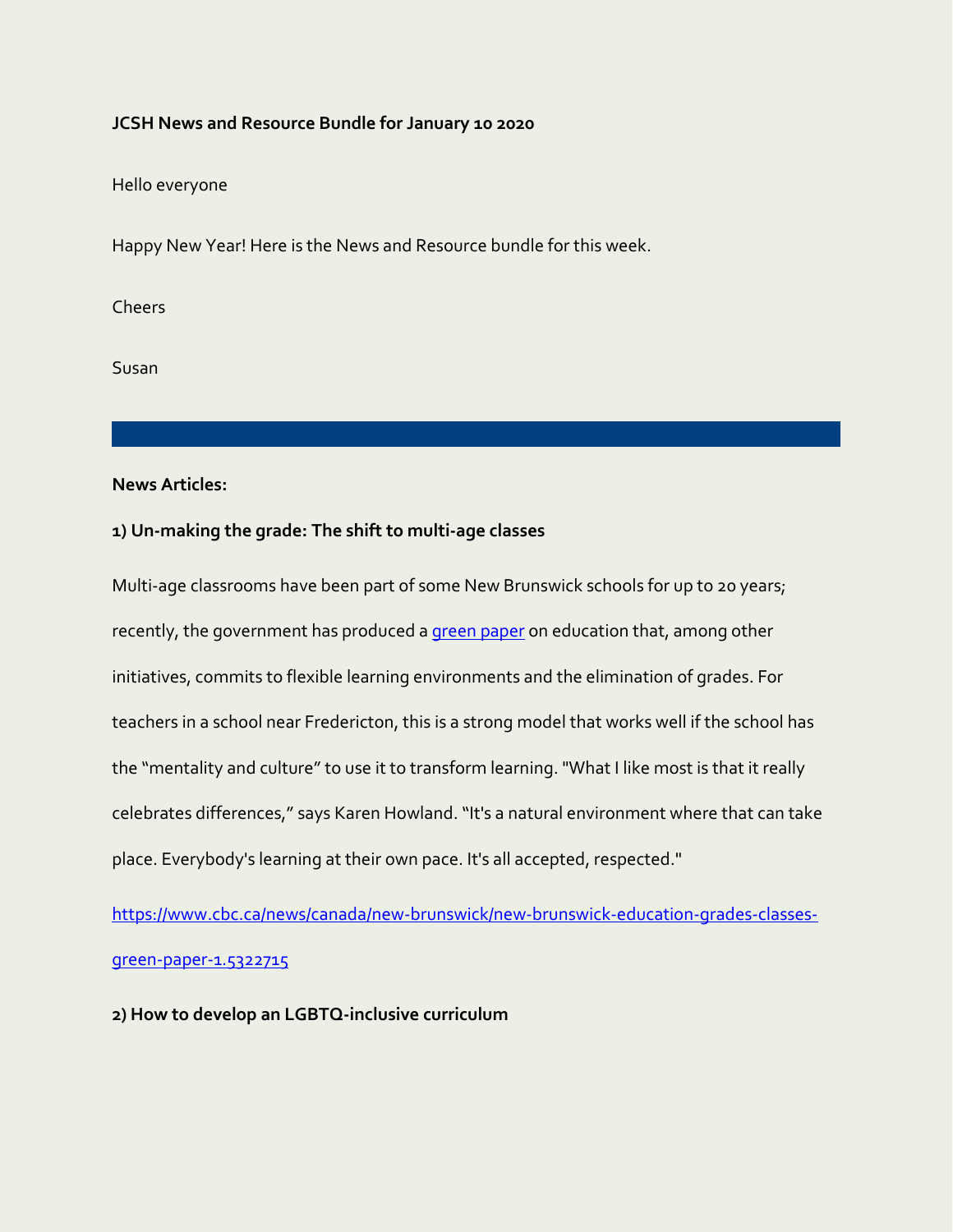LGBTQ-inclusive curriculum should be incorporated into subjects, not provided as stand-alone content, say education experts. California teaching consultan[t Dr. Rob Darrow](https://twitter.com/robdarrow) says a culture change has come to the education process: "No history is just a stand-alone subject. LGBTQ history stands next to civil rights, women's rights, Latino rights and all the different social movements." He also notes that those who seem most concerned about incorporating LGBTQ-inclusive curriculum are the adults: "Kids are growing up in a genderless world. They don't care what gender people are. It's only the adults that care."

### <https://districtadministration.com/develop-lgbt-inclusive-curriculum/>

#### **3) Some high school science classes outdated on climate change, UBC study finds**

A review of how the country's provinces and territories present climate change in school curriculum shows large gaps and inconsistencies. A new study by researchers from the University of British Columbia and Lund University in Sweden shows that curricula cover the reality of climate change and human causal factors but not the strength of the scientific consensus behind climate change, its impacts or solutions. "Part of the role of science education in Canada as laid out in various provincial documents is to prepare students to be environmental citizens," said UBC doctoral student Seth Wynes, the study's lead author. "For this generation, where climate change is going to have such a large impact on their future and is already having an impact on their present, it's really important they understand the fundamental aspects of this problem so they're able to contribute to decisions that are made by society or through actions in their own life."